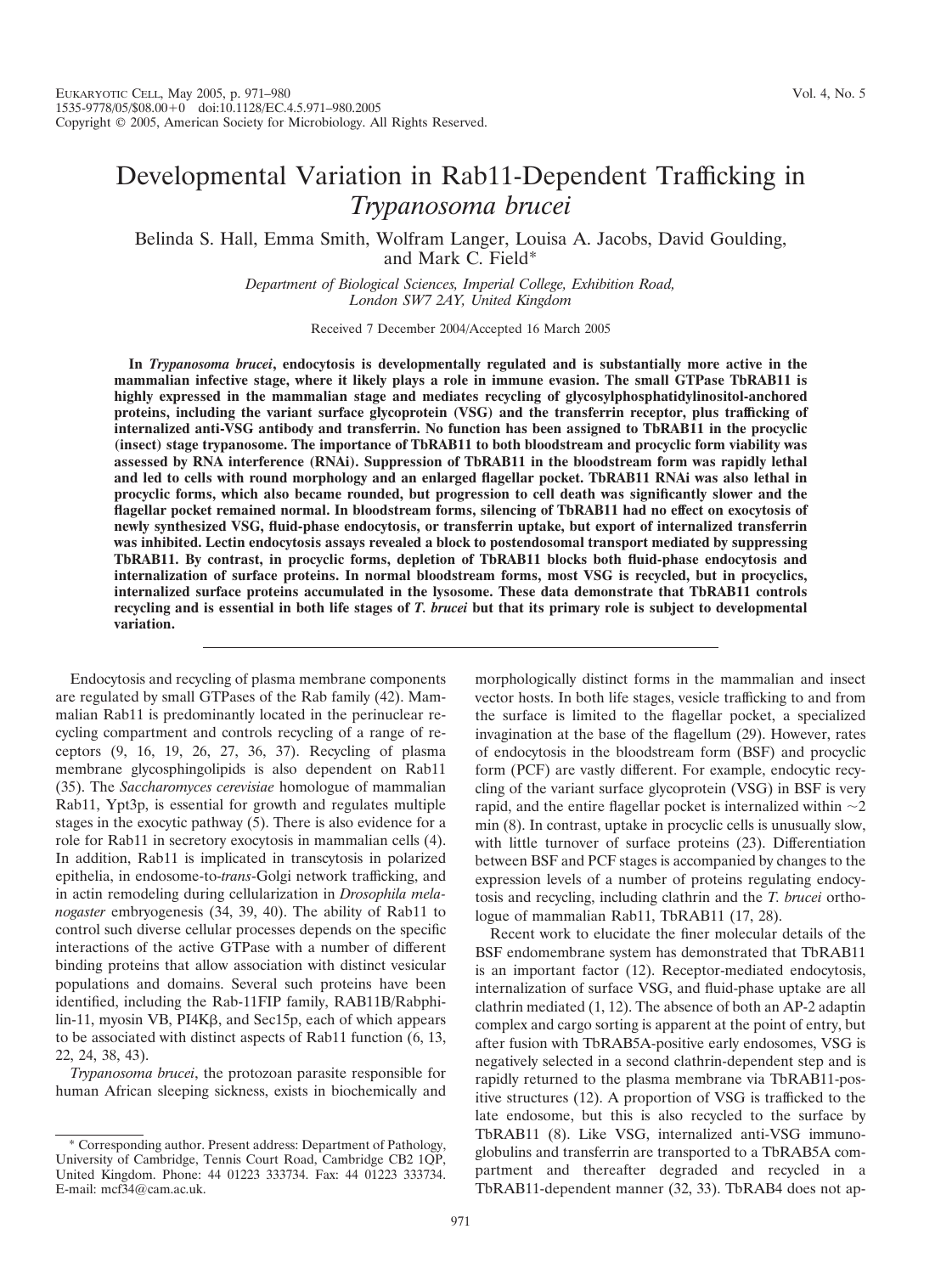pear to play a major part in recycling but controls the flow of fluid-phase cargo, which is segregated from endocytosed VSG and trafficked to the lysosome (14).

The endocytic system of the PCF stage is less well characterized. The PCF has a distinct surface coat that is composed of further glycosylphosphatidylinositol (GPI)-anchored proteins, called procyclins, but lacks VSG. As in BSFs, endocytosis is clathrin dependent, and internalized cargo first enters a TbRAB5A compartment, but the endosomal compartments in the PCF are less complex than in the BSF. TbRAB5A and the related TbRAB5B, which occupy distinct domains in BSF, colocalize in the PCF (32), and the clathrin-coated vesicles responsible for sorting of VSG from other cargo have not been described for PCF. Recycling of surface proteins has been reported (23), but the role of TbRAB11, which is down-regulated in this stage, is unknown (17). Here we show that TbRAB11 is essential to both major trypanosome life stages and also appears to have distinct roles.

#### **MATERIALS AND METHODS**

**Cell culture.** The BSF line *T. brucei* BSF90-13 Lister 427 was maintained in HMI-9 medium supplemented with 10% tetracycline-free fetal bovine serum (Autogen Bioclear) in the continuous presence of 5  $\mu$ g ml<sup>-1</sup> hygromycin B (Sigma) and 2.5  $\mu$ g ml<sup>-1</sup> Geneticin (Sigma) to maintain the T7-responsive phenotype (41). Tetracycline-responsive PTT cells, derived from strain 427 procyclic cells (a kind gift from Phillipe Bastin), were maintained in SDM-79 medium supplemented with  $10\%$  tetracycline-free fetal bovine serum and 7.5  $\mu$ g ml<sup>-1</sup> hemin in the presence of 25  $\mu$ g ml<sup>-1</sup> each of hygromycin B and Geneticin. For growth curves, triplicate cultures were initiated at  $5 \times 10^4$  cells ml<sup>-1</sup> for BSF and  $1 \times 10^5$  cells ml<sup>-1</sup> for PCF. Cell concentration was determined using a Z2 Coulter counter (Beckman Coulter).

**Recombinant DNA constructs and transfections.** To express double-stranded TbRAB11 RNA, the entire TbRAB11 open reading frame was excised from pSX519.TbRAB11WT (33) using BamHI and HindIII and inserted into p2T7Ti (21). For BSF RNA interference (RNAi), the p2T7Ti-TbRAB11 construct was linearized with EcoRV and introduced into the tetracycline-responsive line, BSF 90-13, by electroporation, and cells were incubated for 6 h before the addition of  $2.5 \mu g$  ml<sup>-1</sup> phleomycin (Sigma). Selected lines were maintained thereafter in the presence of phleomycin. For procyclics, p2T7Ti-TbRAB11 was transfected into the PTT procyclic line. After 16 h of recovery, cells were selected with  $2.5 \mu$ g  $ml^{-1}$  phleomycin for 4 weeks.

**Western blotting.** Cells were induced for various times, washed once in phosphate-buffered saline (PBS), and resuspended in sodium dodecyl sulfate (SDS) sample buffer. Cells were loaded on SDS–12% polyacrylamide gel electrophoresis (SDS–12% PAGE) gels at 10<sup>7</sup> cell equivalents per lane. After separation, proteins were transferred onto Hybond nitrocellulose paper (Amersham Biosciences). Membranes were blocked with PBS–5% milk–0.1% Tween 20 for 1 h at room temperature and then incubated overnight at 4°C in the presence of affinity-purified rabbit anti-TbRAB11 antibodies at a concentration of approximately 1  $\mu$ g ml<sup>-1</sup> in blocking buffer (17). Membranes were washed in PBS–0.1% Tween 20 and then incubated with peroxidase-conjugated goat anti-rabbit or anti-mouse immunoglobulin G (Sigma) for 1 h. Peroxidase was visualized with luminol. To ensure equality of loading, blots were stripped and reprobed with antibody to the major endoplasmic reticulum protein *T. brucei* binding protein (TbBiP) (2).

**Electron microscopy.** For transmission electron microscopy, cells were fixed in suspension by adding chilled 5% glutaraldehyde (TAAB) and 8% paraformaldehyde (Sigma) in PBS in a 1:1 ratio to the growth medium containing trypanosomes. Cells were fixed on ice for 10 min and centrifuged at 10,000 rpm for 5 min in 2-ml microcentrifuge tubes, and the supernatant was carefully replaced with fresh fixative for a further 50 min without disturbing the pellet, rinsed in 0.1 M sodium cacodylate, and postfixed in 1% osmium tetroxide (TAAB) in the same buffer at room temperature for 1 h. After rinsing in buffer, cells were then dehydrated in an ethanol series, with the addition of 1% uranyl acetate at the 30% stage followed by propylene oxide, then embedded in Epon/Araldite 502 (TAAB), and finally polymerized at 60°C for 48 h. Sections were cut on a Leica Ultracut-T ultramicrotome at 70 nm using a diamond knife, contrasted with uranyl acetate and lead citrate, and examined on a Philips CM100 transmission electron microscope.

**Endocytosis of ConA.** Cells were incubated for 14 to 18 h with 1  $\mu$ g ml<sup>-1</sup> tetracycline, harvested, and washed once in serum-free HMI-9 medium containing 1% bovine serum albumin (BSA) (SF/HMI-9). Cells were resuspended in SF/HMI-9 at a concentration of  $10^7$  ml<sup>-1</sup> and incubated at 4 or 37°C for 20 min. Fluorescein isothiocyanate-concanavalin A (FITC-ConA; 10  $\mu$ g ml<sup>-1</sup>) was added, and the cells were incubated for a further 30 min. Uptake was stopped by placing cells on ice. Labeled cells were washed in SF/HMI-9 at 4°C, then fixed by incubation for 1 h at 4°C in 4% paraformaldehyde, and then adhered to slides. Cells were permeabilized with 0.1% Triton X-100 for 5 min and blocked with 10% goat serum in PBS. Slides were counterstained with affinity-purified polyclonal rabbit antibody against clathrin heavy chain (28) or the anti-p67 monoclonal antibody MAb280 (18) followed by Texas Red-conjugated goat anti-rabbit or anti-mouse antibodies (Molecular Probes) as appropriate. Cells were examined under a Nikon Eclipse E600 microscope, and images were captured using a Photometrix Coolsnap FX camera controlled with Metamorph (Universal Imaging Corp.) and assembled in Photoshop (Adobe Inc).

**Fluid-phase endocytosis.** Cells were induced with tetracycline as required and resuspended at a concentration of  $5 \times 10^8$  ml<sup>-1</sup> in 50- $\mu$ l aliquots of fresh complete medium. Alexa Fluor 488-labeled dextran 10,000 (Molecular Probes) was added to a concentration of 5 mg  $ml^{-1}$ . Cells were incubated for various times, and accumulation was stopped by the addition of 1 ml cold medium. Cells were washed and fixed in 4% paraformaldehyde for 1 h before being mounted onto poly-L-lysine slides (Sigma). Images were captured by using identical exposure times under nonsaturating conditions. Fluorescence was quantified using Metamorph.

**Uptake of biotinylated surface proteins in procyclic cells.** Uptake of biotinylated proteins was followed by a modification of the method described previously (8). Uninduced PTT p2T7Ti-TbRAB11 cells were harvested in mid-logarithmic phase, washed twice in ice-cold PBS, pH 7.4, containing 1 mg  $ml^{-1}$  glucose, then resuspended in 1 ml of PBS-glucose, and incubated for 10 min on ice with 1 mg  $ml^{-1}$  Sulfo-NHS-SS-biotin (Pierce). Labeling was stopped by the addition of 100  $\mu$ l of 1 M Tris-HCl, pH 7.4. Cells were washed once in cold SDM-79 medium, resuspended at a concentration of  $10^8$  cells ml<sup>-1</sup> in SDM-79, and incubated for various times at 28°C. Cells were washed once in ice-cold SDM-79, and surface biotin was stripped by incubation for 15 min at 4°C in 50 mM reduced glutathione (Sigma) in SDM-79, pH 8.5, before fixation. Biotin was detected with Texas Red-conjugated streptavidin (Vectalabs). For quantification, images were taken under identical, nonsaturating conditions.

**Transferrin endocytosis and recycling.** Bovine *holo*-transferrin (Sigma) was iodinated with iodine-125 (Amersham Biosciences) by using IodoBeads reagent (Pierce) following the manufacturer's instructions. Assays were carried out as described previously (14). Briefly, the expression of double-stranded RNA corresponding to TbRAB11 in p2T7Ti-TbRAB11 cells was induced for 16 to 18 h with 1  $\mu$ g ml<sup>-1</sup> tetracycline. Cells were washed twice with SF/HMI-9. Washed cells were incubated at 37°C for 30 min at a concentration of  $1 \times 10^7$  to  $2 \times 10^7$ cells ml<sup>-1</sup>, and then <sup>125</sup>I-labeled transferrin was added (typically  $\sim$ 2  $\mu$ g at a specific activity of  $3 \times 10^6$  cpm  $\mu$ g<sup>-1</sup>). Triplicate 500- $\mu$ l samples of cells were incubated at 4 or 37°C for various times. Nonspecific binding controls included cold transferrin at a concentration of 600  $\mu$ g ml<sup>-1</sup>. Accumulation was stopped by the addition of 500  $\mu$ l of cold SF/HMI-9 containing 600  $\mu$ g ml<sup>-1</sup> transferrin. Cells were washed three times in ice-cold PBS–0.05% BSA and resuspended in 200  $\mu$ l PBS. Accumulation of <sup>125</sup>I was measured with a  $\gamma$ -counter (Beckman Coulter). For the recycling of transferrin degradative products, cells were pulsed for 40 min with transferrin, washed in PBS-BSA as described above, and then resuspended to a final concentration of  $2 \times 10^7$  cells ml<sup>-1</sup> in complete HMI-9. Cells were incubated for 20 min at 37 or 4°C and then centrifuged for 1 min at 13,000  $\times$  *g* at 4°C. Radioactivity in supernatants and pellets was determined as described above.

**VSG export assay.** Export was monitored as described previously (1). Briefly,  $5 \times 10^7$  mid-log-phase BSF cells were washed once in labeling medium (Met/ Cys-free Dulbecco's minimal essential medium [Sigma] supplemented with 10% dialyzed fetal calf serum and HEPES, pH 7.4), resuspended in 1 ml labeling medium, and incubated at 37°C for 15 min. The cells were pulse-labeled at 37°C for 7 min with Promix at a concentration of 200  $\mu$ Ci/ml, then diluted 1:10 with prewarmed complete HMI-9, and chased for up to 1 h at 37°C. At intervals during the chase, aliquots of cells were removed from the sample and placed on ice. Following centrifugation in a microcentrifuge  $(20,000 \times g$  at 4°C), cell pellets were washed once in 1 ml ice-cold PBS-1 mg/ml BSA and resuspended in 920  $\mu$ l of hypotonic lysis buffer (1). After 5 min on ice, the lysates were incubated at 37°C for 10 min to enable GPI-specific phospholipase C to convert susceptible membrane-form VSG to soluble VSG. Lysates were centrifuged for 10 min at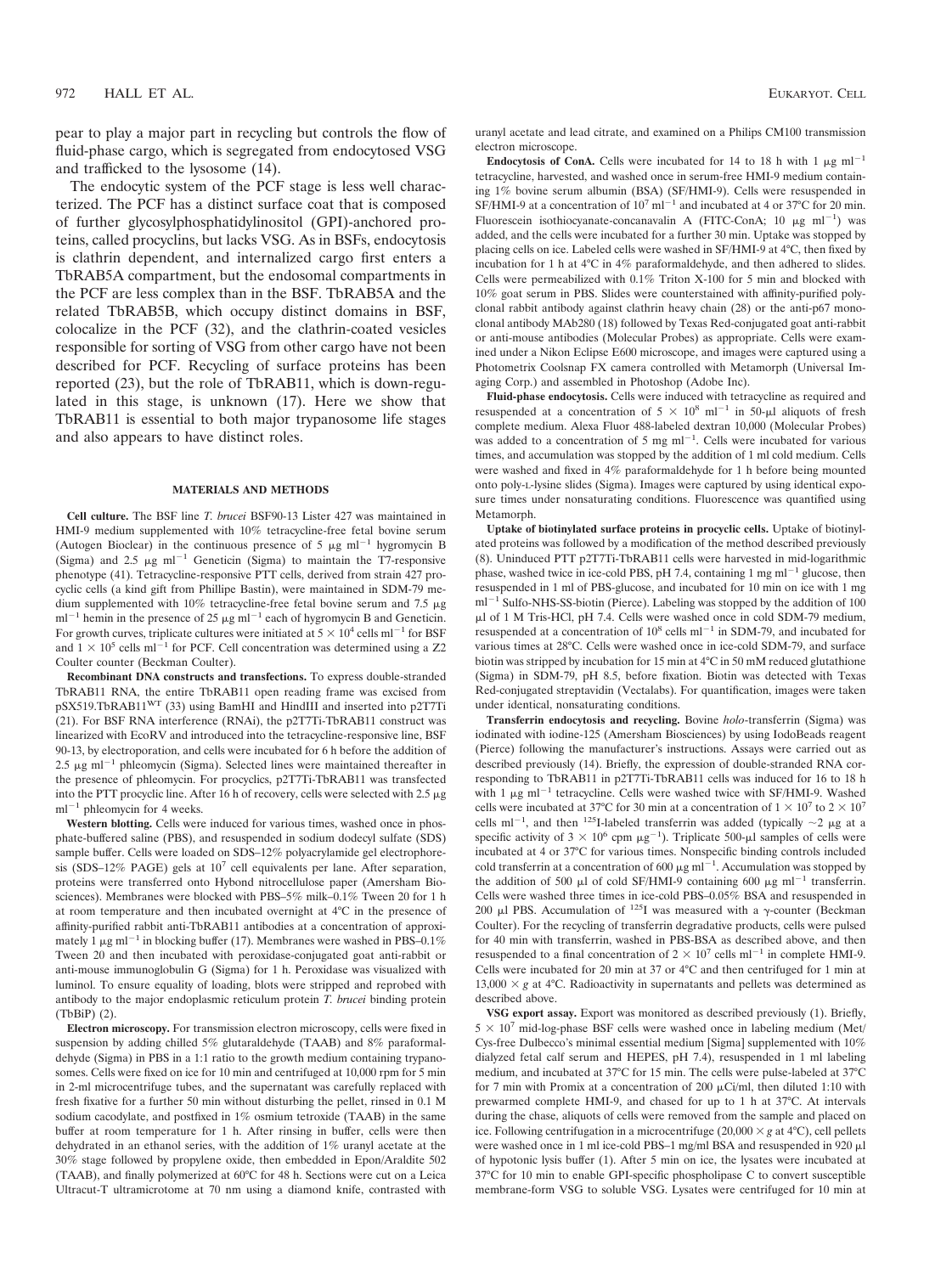



FIG. 1. TbRAB11 is essential in BSF *T. brucei*. (A) Growth of p2T7Ti-TbRAB11 BSF 20-19 cells cultured in the absence (open squares) and presence (filled squares) of 1  $\mu$ g ml<sup>-1</sup> tetracycline. Each data point represents the mean of triplicate counts  $\pm$  the standard deviation. This result is typical of multiple repeated experiments. (B) Western blot analysis of TbRAB11 protein expression levels. p2T7Ti-TbRAB11 BSF cells were incubated in the presence of 1  $\mu$ g ml<sup>-1</sup> tetracycline for 0, 4, 18, and 24 h before the harvesting and separating of proteins by SDS-PAGE. Blots were probed with affinity-purified rabbit anti-TbRAB11 protein, stripped, and reprobed with rabbit anti-TbBiP antibody. Each lane contains  $10<sup>7</sup>$ cell equivalents. (C) Morphology of p2T7Ti-TbRAB11 BSF cells incubated with 1  $\mu$ g ml<sup>-1</sup> tetracycline for various time points. Cells were harvested and fixed in 4% paraformaldehyde, washed in PBS, and adhered to poly-L-lysine slides. Nuclei and kinetoplasts are shown blue with DAPI. Note the rounding up of cells at later time points. (D) Electron micrographs of p2T7Ti-TbRAB11 BSF cells incubated in the presence of 1  $\mu$ g ml<sup>-1</sup> tetracycline for 24 h. F, flagellum; FP, flagellar pocket. The black bar represents  $1 \mu$ m. (E) Quantitation of morphological changes in tetracyclineinduced cells. At least 100 cells were counted for each time point. Abnormal is defined as any change in cell shape, from shortening of the cell body to complete rounding of the cell. Note that flagellar pocket enlargement occurs after the appearance of abnormal cells.

 $20,000 \times g$  at 4°C, and 900  $\mu$ l of supernatant was retained. The pellet fraction was washed in ice-cold hypotonic lysis buffer, resuspended in 1 ml ice-cold sample lysis buffer (1), and incubated on ice for 25 min. Ninety microliters of  $10\times$  sample lysis buffer and 10  $\mu$ l of NP-40 were added to the supernatant fraction to bring all of the samples into the same buffer. Lysates were clarified by centrifugation for 15 min (20,000  $\times$  *g*, 4°C). Labeled VSG was recovered from the supernatants by incubation for 1 h at 4°C with ConA Sepharose 4B in the presence of 1 mM CaCl<sub>2</sub> and 1 mM MnCl<sub>2</sub>. After being washed, samples were resuspended in sample buffer and loaded onto SDS-10% PAGE gels at  $10^5$  cell equivalents per lane. Fixed, stained gels were treated for 1 h with En<sup>3</sup>Hance (Perkin-Elmer) and autoradiographed. Image intensity was quantified using NIH Image.

# **RESULTS**

**TbRAB11 is essential in both bloodstream and procyclic form trypanosomes.** Induction of expression of doublestranded TbRAB11 RNA leads to an immediate cessation of growth in the BSF, paralleled by a loss of expression of the TbRAB11 protein (Fig. 1A and B). By phase-contrast microscopy, abnormally shortened cells began to appear within a few hours of induction. Cells became progressively more rounded with time, and an enlarged vacuole became visible after  $\sim$ 18 h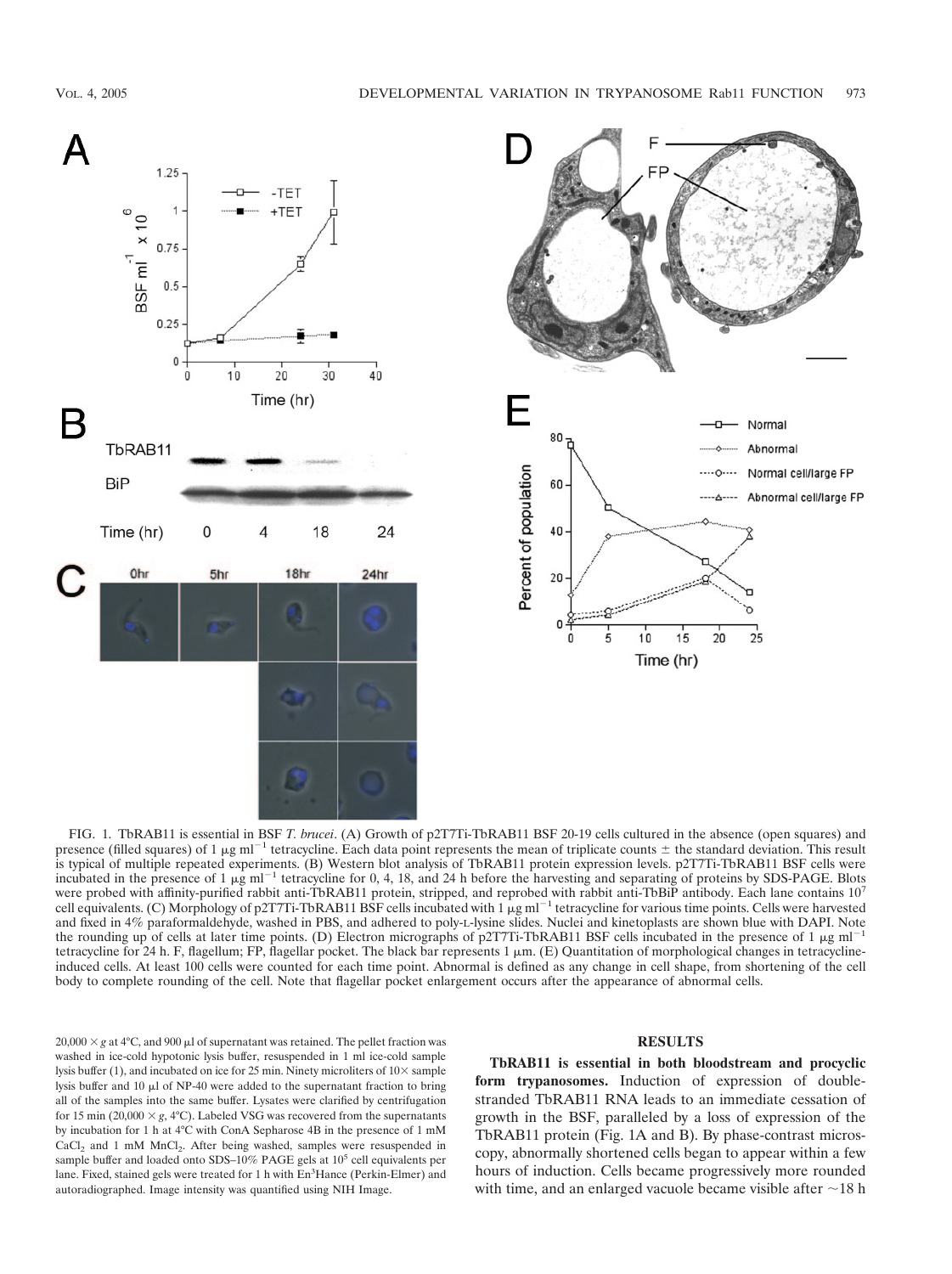(Fig. 1C). To identify the large vacuole, the ultrastructure of TbRAB11 RNAi cells was analyzed by electron microscopy (Fig. 1D). The presence of a flagellum clearly identifies the swollen structure that takes up most of the cell body as the flagellar pocket. Although the morphological phenotype triggered by TbRAB11 loss is superficially similar to the BigEye phenotype characteristically induced by a block in endocytosis (1, 15), the kinetics are distinct. RNAi of clathrin leads to an increase in the size of the flagellar pocket as the first morphologically detectable feature (1), but for TbRAB11 suppression, cell rounding precedes flagellar pocket enlargement and only a small proportion of cells retain normal cell shape (Fig. 1E). Hence, in this case, flagellar pocket enlargement is probably a secondary effect, presumably due to overall imbalance in trafficking at the plasma membrane. Analysis of DAPI (4',6'diamidino-2-phenylindole)-stained cells revealed similar kinetoplast-to-nucleus ratios and copy numbers in both induced and uninduced cells, suggesting that growth arrest was not associated with a specific block in the cell cycle (data not shown).

In the PCF, TbRAB11 is expressed at much lower levels than in the BSF (17), and the effects of TbRAB11 depletion in this life stage were both less immediate and less dramatic than for BSFs. Partial growth inhibition was detectable 2 days postinduction, but complete inhibition of cell division was obtained only after 3 days of induction (Fig. 2A). A marked decrease in TbRAB11 protein was detected after only 28 h and prior to a significant growth defect (Fig. 2B), suggesting that the PCF is tolerant of reduced TbRAB11 levels. However, similar to the BSF cells, PCF cells become gradually more round (Fig. 2C). At 4 days, approximately 75% of cells retain normal morphology despite complete inhibition of growth. By electron microscopy, the intracellular morphology of the PCFs 3 days after the addition of tetracycline is apparently normal, even in rounded cells, with no increase in the size of the flagellar pocket (Fig. 2D). Thus, as well as a slower response to the loss of TbRAB11, PCF cells exhibit much less severe ultrastructural defects than BSF cells. However, the inhibition of growth in both BSF and PCF cells demonstrates that TbRAB11 expression is essential for both of the major proliferative life stages of *T. brucei.*

**TbRAB11 is necessary for recycling transferrin and delivery of endocytosed cargo to the lysosome in the BSF but is not required for early stages of endocytosis.** TbRAB11 compartments are associated with internalized surface proteins, and biotinylated VSG recycling from the early and late endosomes is consistently found in TbRAB11-positive vesicles (12, 17). Indirect analyses of turnover of fluorescent transferrin and anti-VSG antibodies also suggest that TbRAB11 is involved in recycling (33), but no direct measurements have been made to date. To confirm the role of TbRAB11 in the endocytic pathway, bulk uptake and recycling of radiolabeled transferrin were assayed in BSF TbRAB11 RNAi cells. TbRAB11 expression was not required for endocytosis of transferrin, but recycling of the internalized protein was reduced by approximately 80% (Fig. 3A).

This was unexpected, since inhibition of transferrin receptor recycling should lead to a gradual inhibition of uptake, and recent reports have suggested that inhibition of TbRAB11 leads to a relocalization of the transferrin receptor from the



FIG. 2. TbRAB11 is essential in PCF *T*. *brucei*. (A) Growth rates of p2T7Ti-TbRAB11 PTT cells cultured in the absence (open squares) and presence (filled squares) of 1  $\mu$ g ml<sup>-1</sup> tetracycline. Each point represents the mean of triplicate counts  $\pm$  the standard deviation. The arrowhead indicates dilution of culture. This result is typical of multiple repeated experiments. (B) Western blot analysis of TbRAB11 expression levels. p2T7Ti-TbRAB11 PCF cells were incubated in the presence of  $1 \mu g$  ml<sup> $-1$ </sup> tetracycline for various times. Blots were probed with affinity-purified rabbit anti-TbRAB11 protein and then stripped and reprobed with rabbit anti-TbBiP antibody. Each lane contains 107 cell equivalents. (C) Phase-contrast morphology of cells incubated for 4 days in the presence or absence of tetracycline. Cells are stained with DAPI to visualize the nucleus and kinetoplast (blue). (D) Electron micrograph of p2T7Ti-TbRAB11 PTT PCF incubated with tetracycline for 3 days. The black bar represents  $1 \mu m$ . FP, flagellar pocket.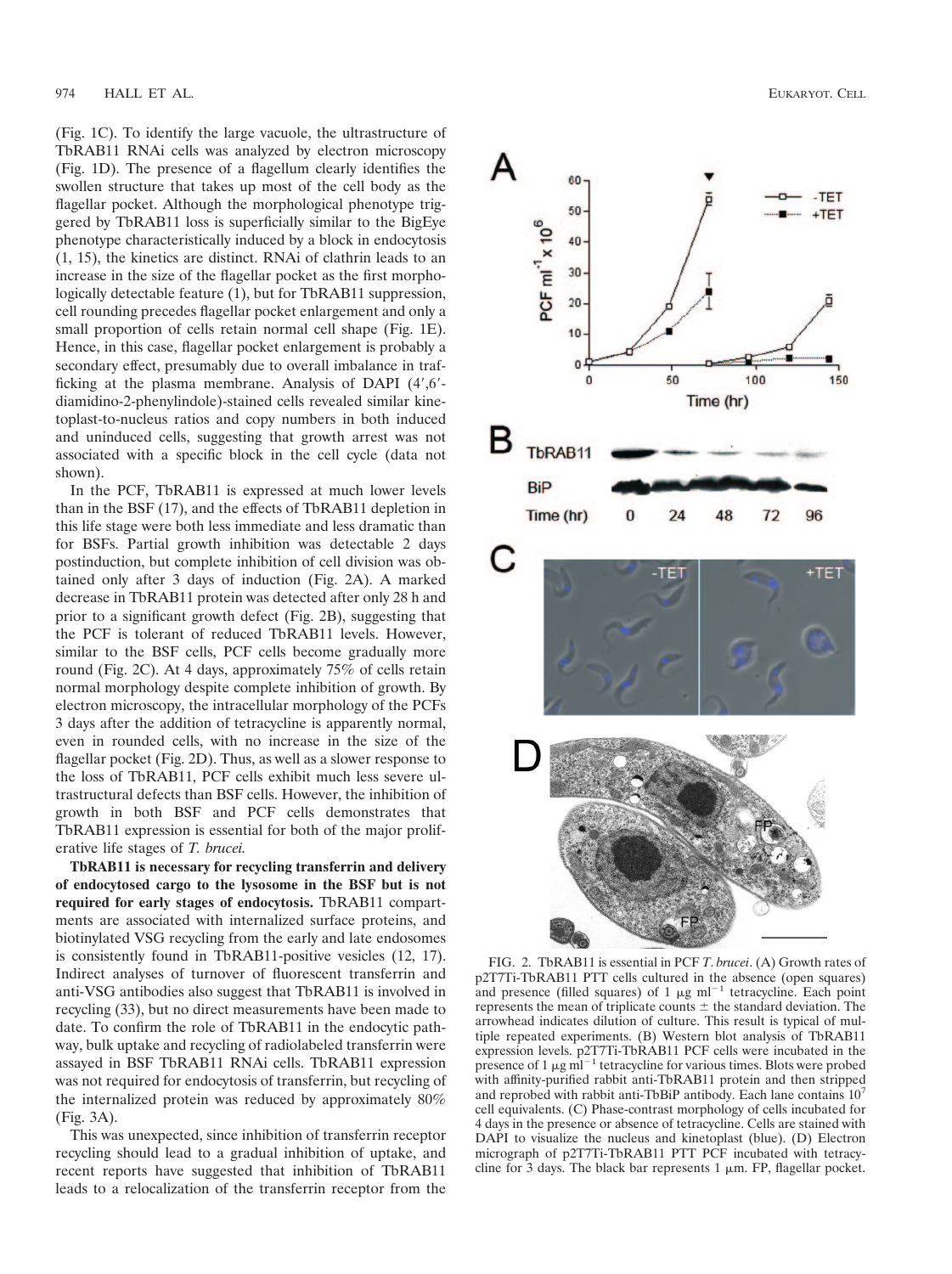

FIG. 3. TbRAB11 RNAi blocks transferrin recycling and endocytic trafficking of ConA. (A) Uptake and recycling of <sup>125</sup>I-labeled bovine transferrin by p2T7Ti-TbRAB11 BSF cultured in the absence (open bars) and presence (filled bars) of 1  $\mu$ g ml<sup>-1</sup> tetracycline for 18 h. Cells were incubated at 37°C with label for 40 min. Results are presented as the percentages of radioactivity above background in untreated cells. For recycling, labeled cells were washed and reincubated at 37°C. Recycling was calculated as the percentage of total label in the supernatant compared to a background of cells incubated at 4°C. For uptake, results are presented as a percentage of recycling in untreated cells. All results are the means of triplicate measurements  $\pm$  the standard errors of the means (SEM). These data are representative of multiple repeated experiments. (B) p2T7Ti-TbRAB11 BSF cells were induced with 1  $\mu$ g ml<sup>-1</sup> tetracycline for various times before harvesting. Blots of whole-cell lysates (5  $\times$  10<sup>6</sup>) cell equivalents per lane) were probed with rabbit anti-transferrin receptor antibody recognizing the ESAG7 subunit. (C) Fluid-phase uptake in TbRAB11 RNAi of bloodstream form cells. p2T7Ti-TbRAB11 BSF cells were induced for 14 h with (+TET) or without (-TET) tetracycline and then incubated for 30 min with Alexa Fluor 488 dextran 10,000 (green). Fixed cells were counterstained with DAPI (blue) and examined immediately. (D) Quantitation of fluid-phase uptake. Accumulation of fluorophore in uninduced (open bars) and induced (filled bars) p2T7Ti-TbRAB11 BSF labeled at 4 or 37°C as described above was measured for images captured under identical, nonsaturating conditions using Metamorph imaging software. Values represent the mean fluorescences for at least 60 cells  $\pm$  SEM. The results shown are typical of duplicate experiments. (E) Uptake of FITC-labeled ConA (green) into cells incubated in the presence or absence of 1  $\mu$ g ml<sup>-1</sup> tetracycline for 18 h. Cells were labeled with 10  $\mu$ g ml<sup>-1</sup> FITC-ConA for 30 min at 37°C. Fixed and permeabilized cells are counterstained with anticlathrin antibody (red; upper panels) or anti-p67 antibody (red; lower panels). Nuclei and kinetoplasts are stained with DAPI (blue). Note colocalization of internalized ConA with the lysosomal marker p67 in untreated cells. Quantitation shows  $50\% \pm 4.6\%$  of ConA colocalizes with p67 in induced cells, compared with 86%  $\pm$  2.3% in uninduced cells ( $n = 30$ ). Results are typical of multiple experiments.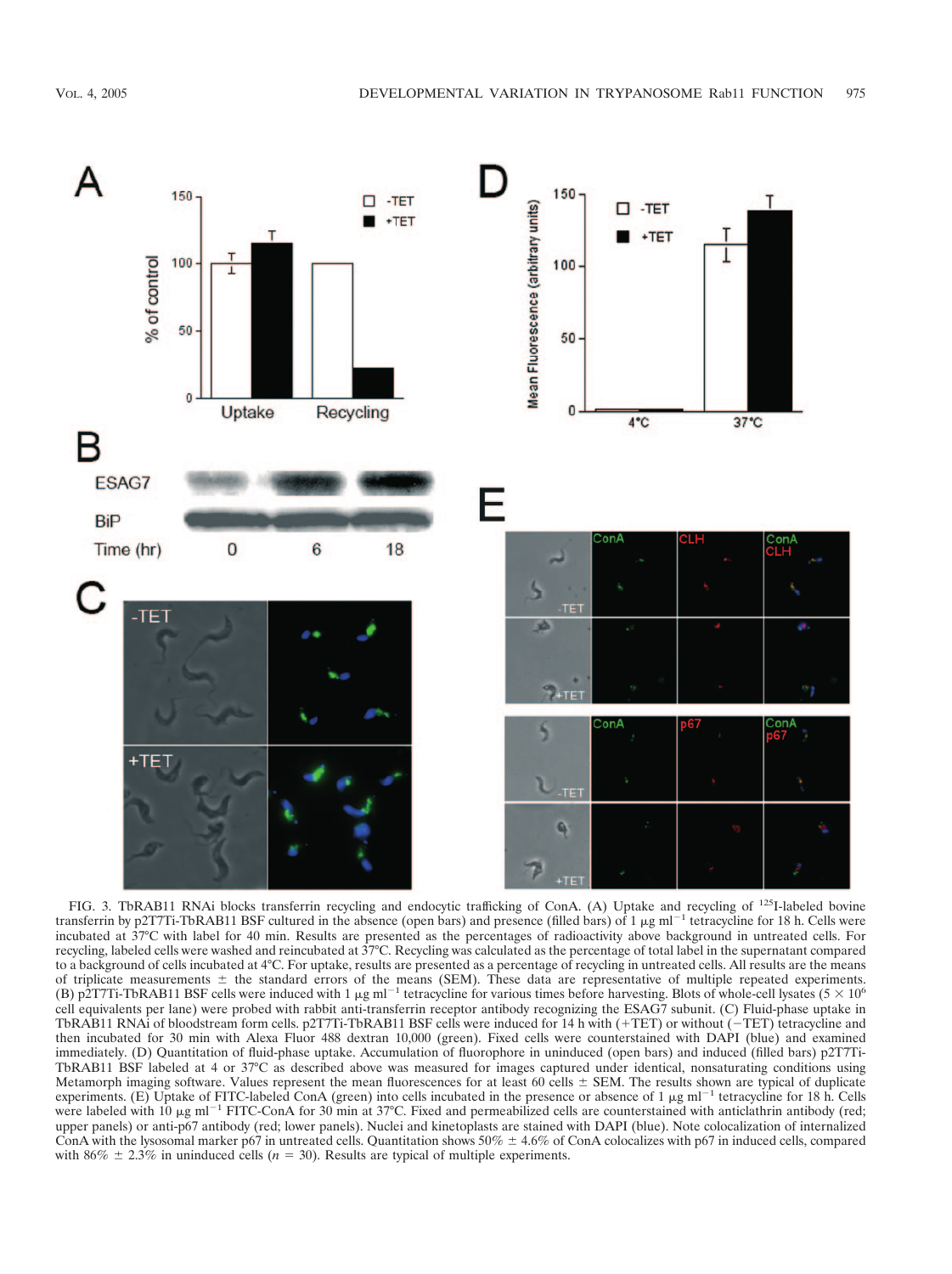flagellar pocket to intracellular sites (31). However, the *T. brucei* BSF can compensate for a reduction in iron availability with increased expression of the transferrin receptor ESAG6/7 (10). To investigate whether TbRAB11 RNAi induction alters transferrin receptor expression, whole-cell lysates were prepared at different times of exposure to tetracycline. By Western blotting, the total level of the ESAG7 subunit of the receptor increased with time in induced cells (Fig. 3B). A similar increase was observed in ESAG6 expression (data not shown). No change was seen in TbBiP or in total VSG levels (data not shown), indicating that the increase in ESAG6/7 expression was specific. Thus, a balance between synthesis and degradation of the receptor may allow transferrin uptake to be maintained at a constant level even in a background where endocytic flux is reduced, consistent with previous data that show that these proteins are tightly regulated by iron availability. It is unclear what happens to the internalized transferrin, but it is possible that cargo and receptor accumulate in similar internal sites. Overall, these data indicate a decrease in the flux of receptor-mediated endocytosis in TbRAB11-suppressed cells.

The pathway for transport of fluid-phase cargo in the *T. brucei* BSF is distinct from that taken by GPI-anchored proteins. Fluorescent dextran separates from surface proteins very rapidly following entry into the cell. While most VSG is recycled directly or via the late endosome (8), fluid-phase traffic is accumulated in the lysosome in a process regulated by TbRAB4 (14). Based on current understanding, changes to TbRAB11 expression would therefore be predicted to have little impact on fluid-phase transport in the BSF, and this is indeed the case (Fig. 3C and D). Although a reduction in uptake of Alexa Fluor 488-labeled dextran can be seen in the most severely deformed cells (Fig. 3C, arrows), most parasites accumulate dextran normally when TbRAB11 is depleted and no significant change in mean fluorescence is detectable (Fig. 3D).

To analyze the fate of endocytosed cargo, trafficking of internalized material was monitored by allowing cells to take up FITC-labeled ConA and then costaining for clathrin or the lysosomal marker p67 (Fig. 3E). On entry into the cell, ConA is initially transported via clathrin-coated vesicles to the TbRAB5A-positive early endosome and thence to the lysosome (1, 3, 17). In both uninduced and induced TbRAB11 RNAi cells, there is little overlap between FITC-ConA and clathrin after 30 min, indicating that trafficking to the early endosome does not require TbRAB11. However, transport to the lysosome is affected by TbRAB11 suppression. While the majority of ConA is located within the p67 compartment in uninduced cells, FITC-ConA and anti-p67 labeling are distinct in induced cells. Quantitation of the degree of colocalization confirmed a significant decrease in ConA trafficking to the lysosome ( $P < 0.001$ ).

**TbRAB11 is not required for exocytosis of newly synthesized VSG.** Both Ypt3p, the yeast orthologue of TbRAB11, and mammalian Rab11 function in the exocytic pathway (4, 5). Immunoelectron microscopy has failed to identify TbRAB11 negative exocytic vesicles carrying VSG, raising the possibility that TbRAB11 mediates the export of both newly synthesized and recycled VSG (31). However, as biosynthetic VSG represents only a small proportion of total intracellular VSG, exocytic VSG vesicles may have been overlooked by morphologi-



FIG. 4. TbRAB11 is not required for export of newly synthesized VSG. Export of VSG in uninduced (open squares) and 18 h induced (filled squares) p2T7Ti-TbRAB11 BSF cells was monitored by recovery of GPI-specific phospholipase C-hydrolyzed soluble VSG from supernatants of hypotonic lysates taken at different time points following pulse labeling with  $\left[^{35}S\right]$ methionine (1). Soluble VSG was quantified by densitometric analysis of labeled bands on autoradiograms using NIH Image software. Results are presented as percentages of total recovered VSG in the supernatant after background subtraction. Each time point shows the mean of duplicate experiments  $\pm$  the range.

cal analysis. To determine whether TbRAB11 has a role in the exocytosis of newly synthesized proteins, the rate of transport of 35S-labeled VSG from the endoplasmic reticulum to the cell surface was monitored (1, 7). In uninduced cells, VSG reaches the surface with a half time of approximately 9 min. Neither the rate of transport nor the proportion of VSG recovered in the supernatant was altered by suppression of TbRAB11 (Fig. 4). By contrast, suppressing either TbRAB1 or TbRAB2, proteins regulating endoplasmic reticulum-to-Golgi and intra-Golgi transport, leads to a significant decrease in the rate of VSG exocytosis (7). These data therefore indicate that TbRAB11 is unlikely to be a key component of the biosynthetic VSG exocytic pathway.

**TbRAB11 RNAi blocks endocytosis in procyclics.** The role of TbRAB11 in PCF endocytic trafficking was assessed by monitoring uptake of fluorescent dextran. In contrast to the lack of effect on fluid-phase transport in the BSF, transport of dextran was inhibited in procyclics by TbRAB11 suppression (Fig. 5A and B). This suggests that control of fluid-phase trafficking is different for the two life stages and that TbRAB11 may have distinct roles in PCF and BSF cells. To determine whether the loss of TbRAB11 also affected the internalization of plasma membrane proteins, the cell surface was labeled with cleavable biotin and cells were incubated for various times. Remaining external label was stripped with glutathione and internal biotin detected with Texas Red-labeled streptavidin. Unstripped cells showed staining of the entire surface, with the strongest signal on the flagellum and in the flagellar pocket, a pattern similar to that obtained by staining with FITC-labeled ConA, and no difference in intensity could be detected between TbRAB11 RNAi and control cells (data not shown). A low level of biotin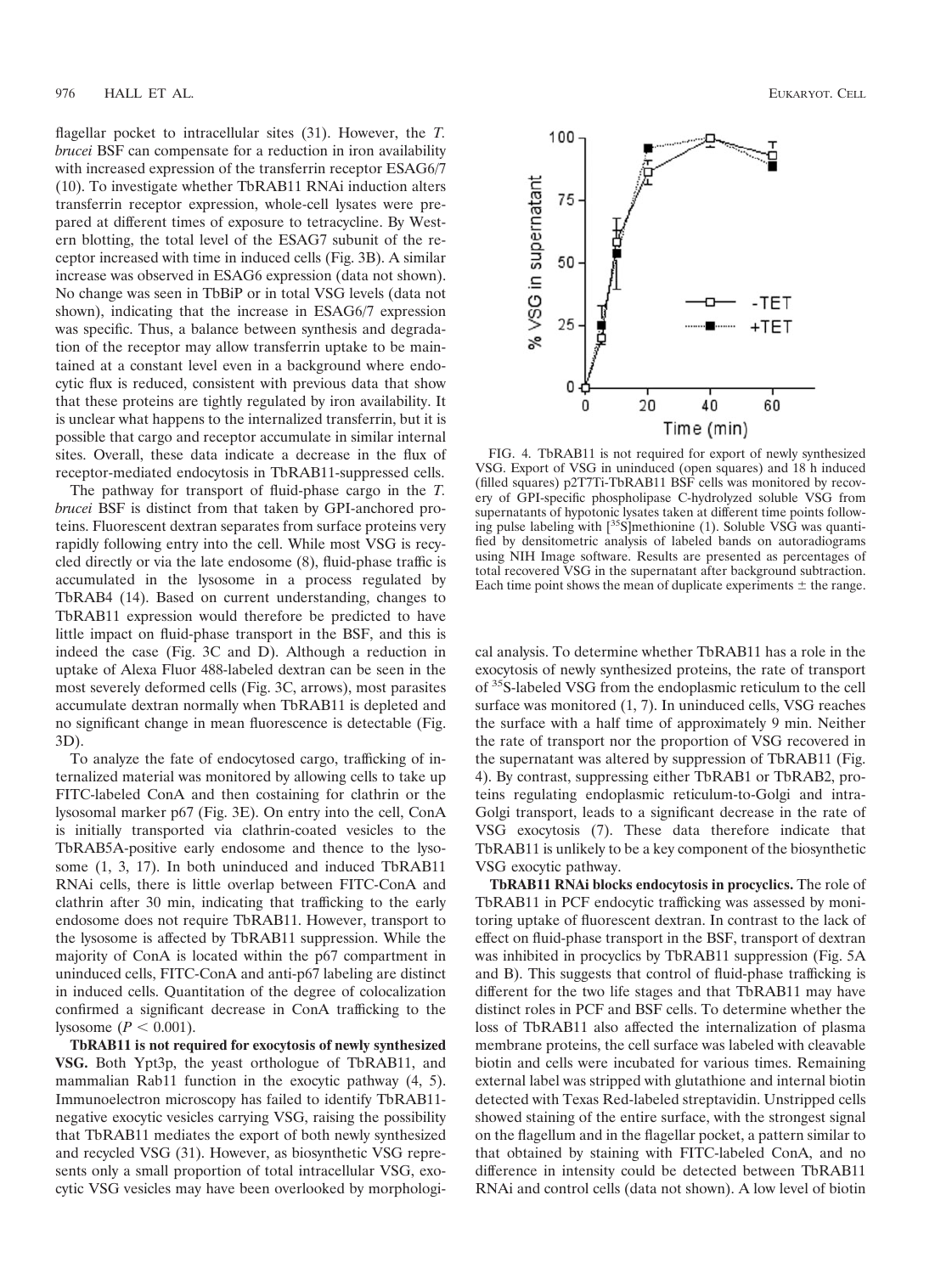

FIG. 5. Endocytosis is inhibited by TbRAB11 RNAi in procyclic cells. (A) Fluid-phase uptake is blocked in PCF cells lacking TbRAB11. p2T7Ti-TbRAB11 PTT cells were induced for three days with  $(+TET)$  or without  $(-TET)$  tetracycline and then incubated at 28°C with Alexa Fluor 488 dextran 10 000 (green) for various times. Cells were fixed as described in the text, counterstained with DAPI (blue), and examined immediately. (B) Quantitation of fluid-phase uptake. Accumulation of fluorophore in uninduced (open squares) and induced (filled squares) p2T7Ti-TbRAB11 PTT cells labeled as described above was measured using Metamorph Imaging software. Data represent the signal above background for at least 50 cells  $\pm$  SEM. The results shown are typical of duplicate experiments. (C) Inhibition of internalization of biotinylated surface proteins in the PCF under TbRAB11 RNAi. p2T7Ti-TbRAB11 PTT cells were induced for 3 days with  $(+TET)$  or without  $(-TET)$ tetracycline and then labeled with biotin. Cells were allowed to internalize surface proteins at 28°C for various times, and then external biotin was stripped. Internal biotin was visualized with Texas Red streptavidin, and slides were counterstained with DAPI (blue). (D) Quantitation of biotin internalization. Accumulation of biotin in uninduced (open bars) and induced (filled bars) p2T7Ti-TbRAB11 PTT cells labeled for various times as described above was measured using Metamorph Imaging software. Data represent the signal above background for at least 30 cells  $\pm$  SEM.

was seen in cells incubated at 4°C that appeared to be restricted to the flagellar pocket (Fig. 5C). In cells incubated at 28°C for 30 min, internalized biotin was detected in endosomal compartments. Intracellular biotin levels increased over time in both induced and uninduced cells, but, as seen for fluidphase trafficking, levels of fluorescence were consistently reduced in cells lacking TbRAB11 expression (Fig. 5C and D). Thus, TbRAB11 loss leads to a reduction in both fluid-phase and membrane protein endocytic activity in the PCF.

**Internalized surface protein and fluid-phase cargo both accumulate in the lysosome in PCF parasites.** As in the BSF, the surface coat of the PCF is predominantly made up of GPIanchored proteins, so the distinct patterns of fluid-phase and membrane protein transport in PCF and BSF TbRAB11 RNAi cannot be attributed to differential trafficking of GPI- versus non-GPI-anchored proteins. In the BSF, biotinylated VSG and fluid-phase cargo become rapidly separated, and at steady state only approximately 20% of endocytosed VSG colocalizes with dextran (8). TbRAB11 RNAi has similar effects on both fluidphase uptake and internalization of surface protein in the PCF, suggesting that these cells may not segregate cargo to the same degree as BSFs. To investigate the relationships between fluidphase and surface protein trafficking pathways, procyclic cells were labeled with both biotin and Alexa 488 dextran. After 1 h, internalized biotin and dextran were almost completely colocalized (Fig. 6A). Quantitation indicates colocalization of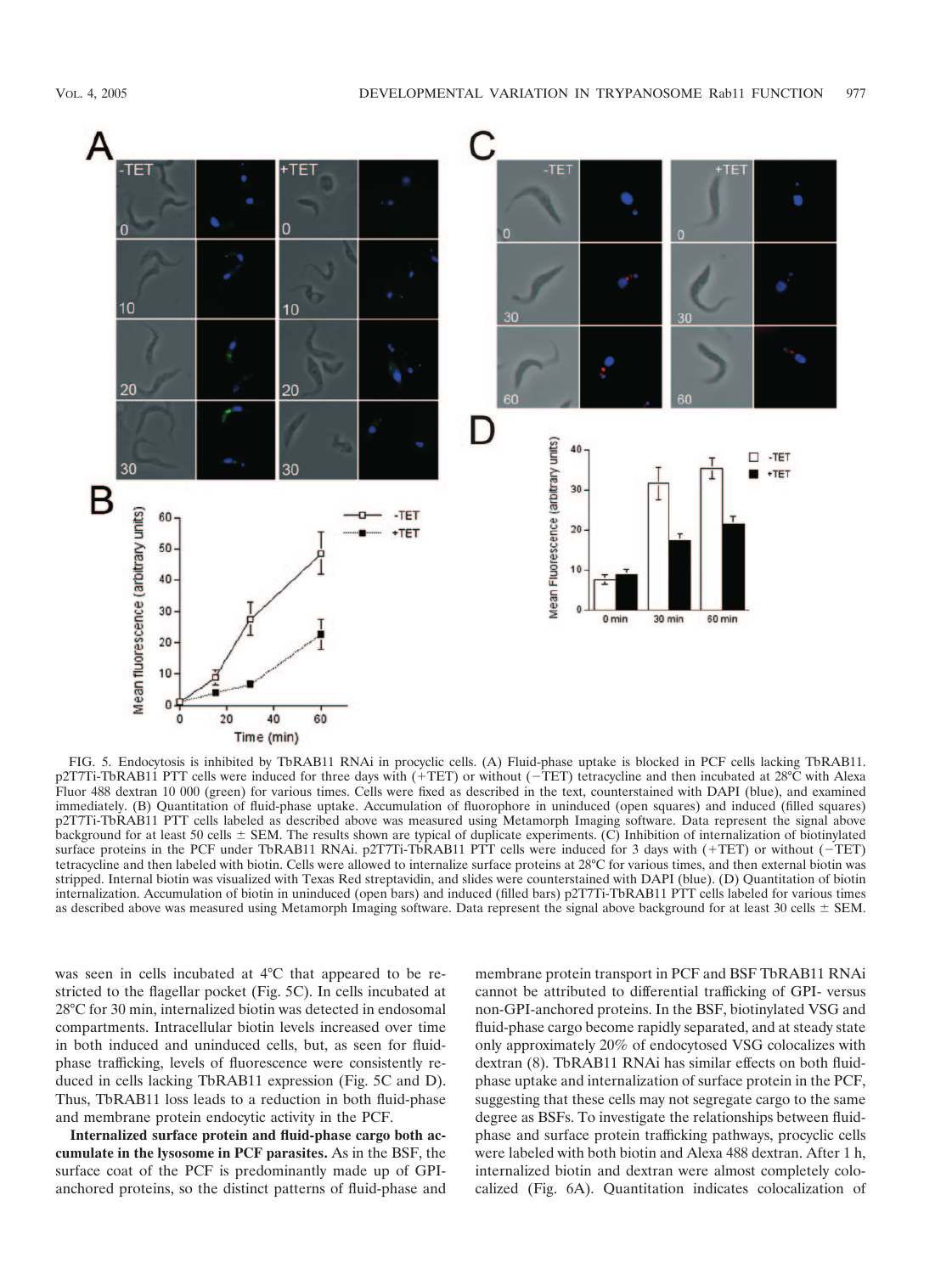

FIG. 6. Fluid-phase marker and internalized surface protein both accumulate in the lysosome in the *T. brucei* PCF*.* (A) Fluid-phase markers colocalize with internalized surface protein in uninduced PCF cells. Uninduced p2T7Ti-TbRAB11 PCF cells were surface labeled with biotin and allowed to take up Alexa Fluor 488 dextran 10 000 (green) for 1 h at 28°C. External biotin was cleaved, and internalized biotin was visualized with Texas Red-labeled streptavidin (red). Slides were counterstained with DAPI (blue) and examined immediately. (B) Loss of TbRAB11 causes enhanced p67 staining in PCF. p2T7Ti-TbRAB11 PTT cells were incubated for  $3$  days with  $(+TET)$  or without  $(-TET)$  tetracycline. Cells were fixed, permeabilized, and stained with MAb280 against p67. Bound antibody was detected with Alexa Fluor 488-conjugated goat anti-mouse antibody (green) and counterstained with DAPI (blue). (C) Colocalization of internalized surface proteins with p67. p2T7Ti-TbRAB11 PTT cells were incubated for 3 days with  $(+TET)$  or without  $(-TET)$  tetracycline and then labeled with biotin as described for panel B. Cells were incubated for 1 h at 28°C, stripped of surface biotin, fixed, and permeabilized before staining with Texas Red streptavidin (red) and MAb280 (green). Low concentrations of MAb280 were used to increase the specificity of signal. Cells were counterstained with DAPI (blue).

 $80.3\% \pm 3.7\%$  ( $n = 33$ ) for the two fluorophores and suggests that, in contrast to VSG in the BSF, most PCF surface proteins and endocytosed fluid-phase cargo follow similar routes.

In the normal BSF, fluid-phase cargo is trafficked to the lysosome (8, 14). To determine whether the inhibition seen by TbRAB11 suppression was due to effects on the lysosome, induced and uninduced cells were stained with antibody to p67 (Fig. 6B). Loss of TbRAB11 expression led to an increase in intensity of staining of the PCF p67 compartment. The increased staining suggests enhanced p67 synthesis and trafficking, inhibition of trafficking at a postlysosomal step, or a general rerouting of material that would otherwise be recycled towards the lysosome. In order to distinguish between these possibilities, PCF cells were costained for internalized biotin and p67 (Fig. 6C). For the purposes of colocalization, images were captured under limiting conditions to minimize signal crossover, which explains the reduced level of p67 staining in the induced cells. In the BSF, very little internalized VSG is found in the lysosomal compartment (8), but in both uninduced and induced procyclic cells, the bulk of the internalized

biotin label colocalized with p67. The proportion of internalized label found in the lysosomal compartment was unchanged  $(76.1\% \pm 2.6\%$  for induced cells and  $79.7\% \pm 3.3\%$  for uninduced cells). Taken together, the results show in PCF trypanosomes most endocytic cargo is directed to the lysosome.

## **DISCUSSION**

Endocytosis is developmentally regulated in *T. brucei* and affects both nutrient uptake and drug sensitivity (29). In addition, VSG in BSF parasites is efficiently recycled in a process that also removes bound immune effectors, suggesting an important role in immune evasion. Studies in this laboratory and others have implicated TbRAB11 in the recycling of VSG and the transferrin receptor as well as the export of degraded anti-VSG antibody and transferrin (12, 33). Maintenance of the uptake arm of the endocytic system is essential to the survival of *T. brucei* (1, 15), but the importance of the recycling step to cell viability has not been established.

Here we have demonstrated that both mammal- and insectinfective *T. brucei* cells require TbRAB11 function for continued cellular survival, but ablation of TbRAB11 expression reveals distinct properties in the two cell types. First, loss of TbRAB11 expression in the BSF is rapidly lethal and induces a shortened and progressively rounded morphology. Prolonged induction of TbRAB11 RNAi leads to an enlarged flagellar pocket similar to that caused by inhibition of endocytosis (1). Second, TbRAB11 suppression has no effect on the kinetics of VSG delivery to the plasma membrane, which indicates that TbRAB11 is unlikely to be a significant mediator of biosynthetic VSG export. Third, in the PCF the cells also become gradually more rounded but show no change to flagellar pocket architecture. These distinct rates of response and morphological effects induced by TbRAB11 RNAi suggest that TbRAB11 may have different functions in these two life stages, as well as reflecting the markedly greater rate of endocytosis in bloodstream forms. Fourth, analysis of endocytic function following suppression of TbRAB11 reveals additional developmental differences; in the BSF, the initial stages of both receptormediated and fluid-phase endocytosis are unimpaired, but the recycling of degraded transferrin is almost completely blocked. By contrast, TbRAB11 suppression in the PCF leads to profound inhibition of both fluid-phase and membrane protein endocytosis. These observations indicate that the key site of TbRAB11 function in the PCF is distinct from that in the BSF, and in contrast to the multiple endocytic pathways in the BSF, the vast majority of PCF traffic appears to be directed toward the lysosome.

At least two unanticipated aspects to the trypanosome trafficking system have been uncovered in this study. Based primarily on an inability to detect secretory vesicles containing VSG but lacking associated TbRAB11, it has been proposed that TbRAB11 transport vesicles represent the sole route of export for both recycling and newly synthesized VSG (31). As almost all intracellular VSG participates in recycling and only a very small proportion of VSG is en route to the surface for the first time, the detection of putative dedicated biosynthetic transporters by morphological analysis is challenging. However, the data presented here indicate that TbRAB11 is not required for VSG export. Either TbRAB11 is present on exo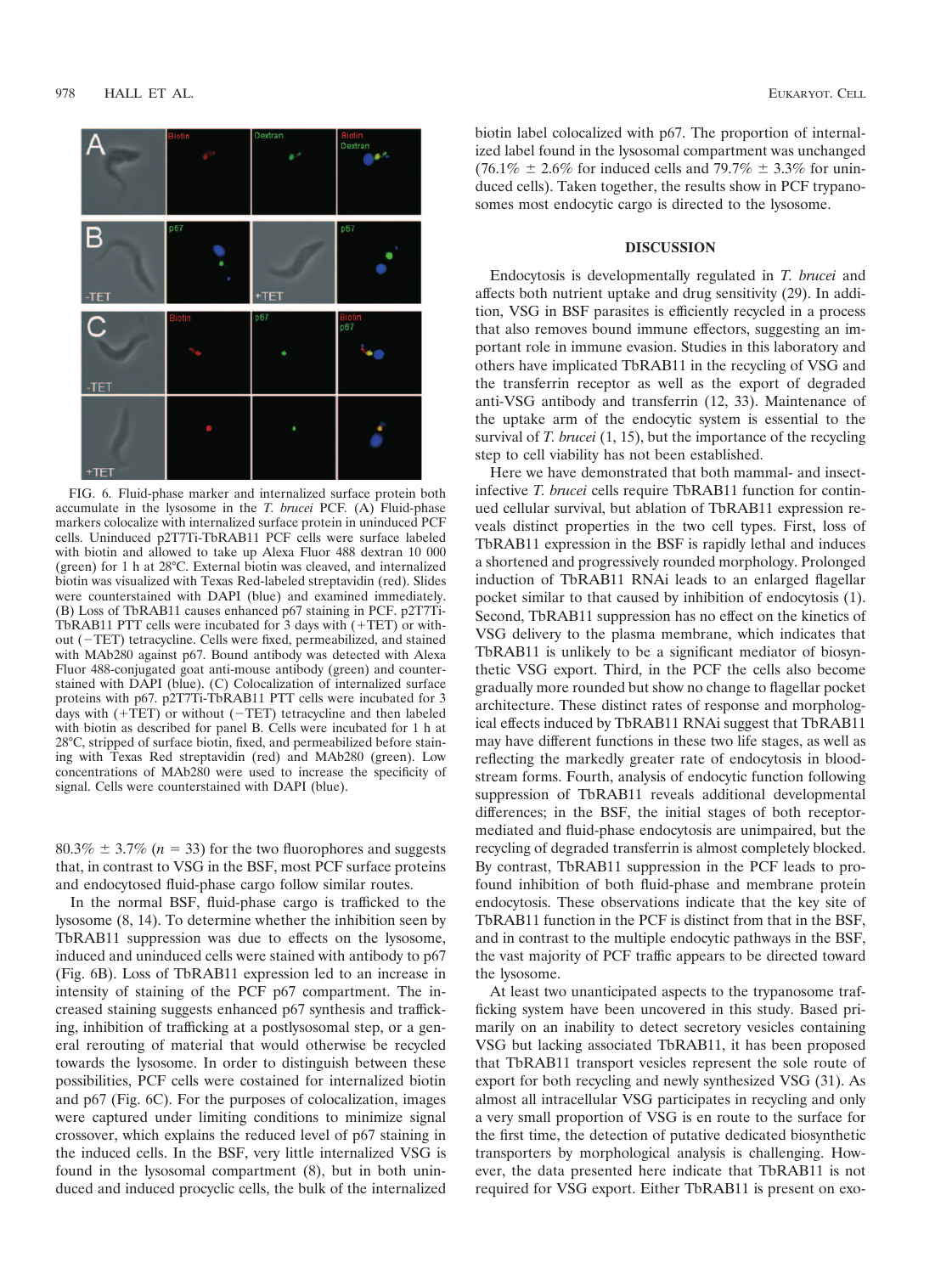cytic vesicles carrying newly synthesized VSG but does not have an essential role, or a second, and so far uncharacterized, pathway must be present for transport of newly synthesized VSG to the cell surface. Our second finding extends previous observations that uncovered a mechanism for cellular response to iron deprivation (30). These earlier studies were based on limiting the effective concentration of transferrin, but here we have shown that the trypanosome is capable of sensing a decrease in iron uptake due to partial inhibition of endocytic activity by an increase in the copy number of the receptor protein, compensating for a decrease in endocytic flux. Hence, a sophisticated signaling system appears to subtend the transferrin receptor to ensure adequate accumulation of iron.

Cell- or development-specific Rab11 functions have been reported for other systems. For example, mammalian Rab11b specifically regulates  $Ca^{2+}$ -dependent exocytosis in neuronal but not nonneuronal cells (20), and in *Entamoeba histolytica* Rab11 location alters during encystation, suggesting a changing role during differentiation (25). PCF trypanosomes, which have a low rate of endocytosis, do not separate surface proteins from fluid-phase cargo in the same manner as the more endocytically active BSFs. In BSFs, the Rab5 isoforms TbRAB5A and TbRAB5B have distinct functions in clathrin-mediated endocytosis, while in PCFs they occupy the same compartment and have similar effects on fluid-phase endocytosis (11, 15, 32). The expression of constitutively active TbRAB5A is also associated with an increased uptake of low-density lipoprotein, but this accompanies an increase in receptor expression (32). Altered TbRAB4 function affects fluid-phase endocytosis in BSFs but interferes with both fluid-phase and surface protein endocytosis in PCFs, again indicating a less diversified system in PCFs (14; B. S. Hall and M. C. Field, unpublished observations). Hence, the lack of differentiation between fluid-phase and receptor-mediated endocytosis, as detected in the procyclic cells, and the discrimination between these two endocytic processes in BSFs by suppression of TbRAB11 are fully consistent with previous data. In addition, as well as recycling GPI-anchored proteins from the early endosome to the surface, TbRAB11 regulates recycling from the late endosome (8) and may be required for maintenance of both directions of the pathways between early and late endosomes.

The differences in regulation of endocytosis between the two life stages may reflect the different requirements for survival in insect and mammalian hosts. The developmental regulation of TbRAB11 function in *T. brucei* may be secondary to the general changes in endocytosis between the two stages but could also be a result of differential expression of TbRAB11 binding proteins leading to preferential association with different vesicle populations within the endomembrane system. Mammalian Rab11 is capable of interacting with a variety of different proteins that target the GTPase to distinct compartments and allow participation in multiple functions (38). Identification of the TbRAB11 effectors present in the BSF and the PCF will be needed to determine the mechanism of TbRAB11 action in the different life stages.

## **ACKNOWLEDGMENTS**

We thank Zacherie Taoufiq for technical assistance, George Cross for the 90-13 cell line, Philippe Bastin for the PTT procyclic cell line, John Donelson for the p2T7 plasmid, Jay Bangs for anti-p67 and anti-TbBiP antibodies, and Piet Borst for anti-transferrin receptor antibody. We are also indebted to Markus Engstler for discussions and sharing of data prior to publication.

This work was supported by a program grant from the Wellcome Trust (to M.C.F.) which is gratefully acknowledged.

#### **REFERENCES**

- 1. **Allen, C. L., D. Goulding, and M. C. Field.** 2003. Clathrin-mediated endocytosis is essential in *Trypanosoma brucei.* EMBO J. **22:**4991–5002.
- 2. **Bangs, J. D., L. Uyetake, M. J. Brickman, A. E. Balber, and J. C. Boothroyd.** 1995. Molecular cloning and cellular localization of a BiP homologue in *Trypanosoma brucei.* Divergent ER retention signals in a lower eukaryote. J. Cell Sci. **105:**1101–1113.
- 3. **Brickman, M. J., J. M. Cook, and A. E. Balber.** 1995. Low temperature reversibly inhibits transport from tubular endosomes to a perinuclear, acidic compartment in African trypanosomes. J. Cell Sci. **108:**3611–3621.
- 4. **Chen, W., Y. Feng, D. Chen, and A. Wandinger-Ness.** 1998. Rab11 is required for *trans*-Golgi network-to-plasma membrane transport and a preferential target for GDP dissociation inhibitor. Mol. Biol. Cell **9:**3241–3257.
- 5. **Cheng, H., R. Sugiura, W. Wu, M. Fujita, Y. Lu, S. O. Sio, R. Kawai, K. Takegawa, H. Shuntoh, and T. Kuno.** 2002. Role of the Rab GTP-binding protein Ypt3 in the fission yeast exocytic pathway and its connection to calcineurin function. Mol. Biol. Cell **13:**2963–2976.
- 6. **de Graaf, P., W. T. Zwart, R. A. van Dijken, M. Deneka, T. K. Schulz, N. Geijsen, P. J. Coffer, B. M. Gadella, A. J. Verkleij, P. van der Sluijs, and** P. M. van Bergen en Henegouwen. 2004. Phosphatidylinositol 4-kinaseß is critical for functional association of rab11 with the Golgi complex. Mol. Biol. Cell **15:**2038–2047.
- 7. **Dhir, V., D. Goulding, and M. C. Field.** 2004. TbRAB1 and TbRAB2 mediate trafficking through the early secretory pathway of *Trypanosoma brucei.* Mol. Biochem. Parasitol. **137:**253–265.
- 8. **Engstler, M., L. Thilo, F. Weise, C. Grunfelder, H. Schwarz, and M. Boshart.** 2004. Kinetics of endocytosis and recycling of the GPI-anchored variant surface glycoprotein of *Trypanosoma brucei.* J. Cell Sci. **17:**1105–1115.
- 9. **Fan, G. H., L. A. Lapierre, J. R. Goldenring, and A. Richmond.** 2003. Differential regulation of CXCR2 trafficking by Rab GTPases. Blood **101:** 2115–2124.
- 10. **Fast, B., K. Kremp, M. Boshart, and D. Steverding.** 1999. Iron-dependent regulation of transferrin receptor expression in *Trypanosoma brucei.* Biochem. J. **342:**691–696.
- 11. **Field, H., M. Farjah, A. Pal, K. Gull, and M. C. Field.** 1998. Complexity of trypanosomatid endocytosis pathways revealed by Rab4 and Rab5 isoforms in *Trypanosoma brucei.* J. Biol. Chem. **273:**32102–32110.
- 12. **Grunfelder, C. G., M. Engstler, F. Weise, H. Schwarz, Y. D. Stierhof, G. M. Morgan, M. C. Field, and P. Overath.** 2003. Endocytosis of a GPI-anchored protein via clathrin-coated vesicles, sorting by default in endosomes and exocytosis via Rab11-positive carriers. Mol. Biol. Cell **14:**2029–2040.
- 13. **Hales, C. M., R. Griner, K. C. Hobdy-Henderson, M. C. Dorn, D. Hardy, R. Kumar, J. Navarre, E. K. Chan, L. A. Lapierre, and J. R. Goldenring.** 2001. Identification and characterization of a family of Rab11-interacting proteins. J. Biol. Chem. **276:**39067–39075.
- 14. **Hall, B. S., A. Pal, D. Goulding, and M. C. Field.** 2004. Rab4 is an essential regulator of lysosomal trafficking in trypanosomes. J. Biol. Chem. **279:**45047– 45056.
- 15. **Hall, B. S., C. L. Allen, D. Goulding, and M. C. Field.** 2004. The small GTPases TbRAB5A and TbRAB5B are both essential and required for endocytosis in bloodstream form *T. brucei.* Mol. Biochem. Parasitol. **138:**67– 77.
- 16. **Hunyady, L., A. J. Baukal, Z. Gaborik, J. A. Olivares-Reyes, M. Bor, M. Szaszak, R. Lodge, K. J. Catt, and T. Balla.** 2002. Differential PI 3-kinase dependence of early and late phases of recycling of the internalized AT1 angiotensin receptor. J. Cell Biol. **157:**1211–1222.
- 17. **Jeffries, T. R., G. W. Morgan, and M. C. Field.** 2001. A developmentally regulated rab11 homologue in *Trypanosoma brucei* is involved in recycling processes. J. Cell Sci. **114:**2617–2626.
- 18. **Kelley, R. J., M. J. Brickman, and A. E. Balber.** 1995. Processing and transport of a lysosomal membrane glycoprotein is developmentally regulated in African trypanosomes. Mol. Biochem. Parasitol. **74:**167–178.
- 19. **Khvotchev, M. V., M. Ren, S. Takamori, R. Jahn, and T. C. Sudhof.** 2003. Divergent functions of neuronal Rab11b in  $Ca^{2+}$ -regulated versus constitutive exocytosis J. Neurosci. **23:**10531–10539.
- 20. **Kreuzer, O. J., B. Krisch, O. Dery, N. W. Bunnett, and W. Meyerhof.** 2001. Agonist-mediated endocytosis of rat somatostatin receptor subtype 3 involves  $\beta$ -arrestin and clathrin coated vesicles. J. Neuroendocrinol. **13:**279– 287.
- 21. **LaCount, D. J., S. Bruse, K. L. Hill, and J. E. Donelson.** 2000. Doublestranded RNA interference in *Trypanosoma brucei* using head-to-head promoters. Mol. Biochem. Parasitol. **111:**67–76.
- 22. **Lapierre, L. A., R. Kumar, C. M. Hales, J. Navarre, S. G. Bhartur, J. O. Burnette, D. W. Provance, Jr., J. A. Mercer, M. Bahler, and J. R. Goldenring.**